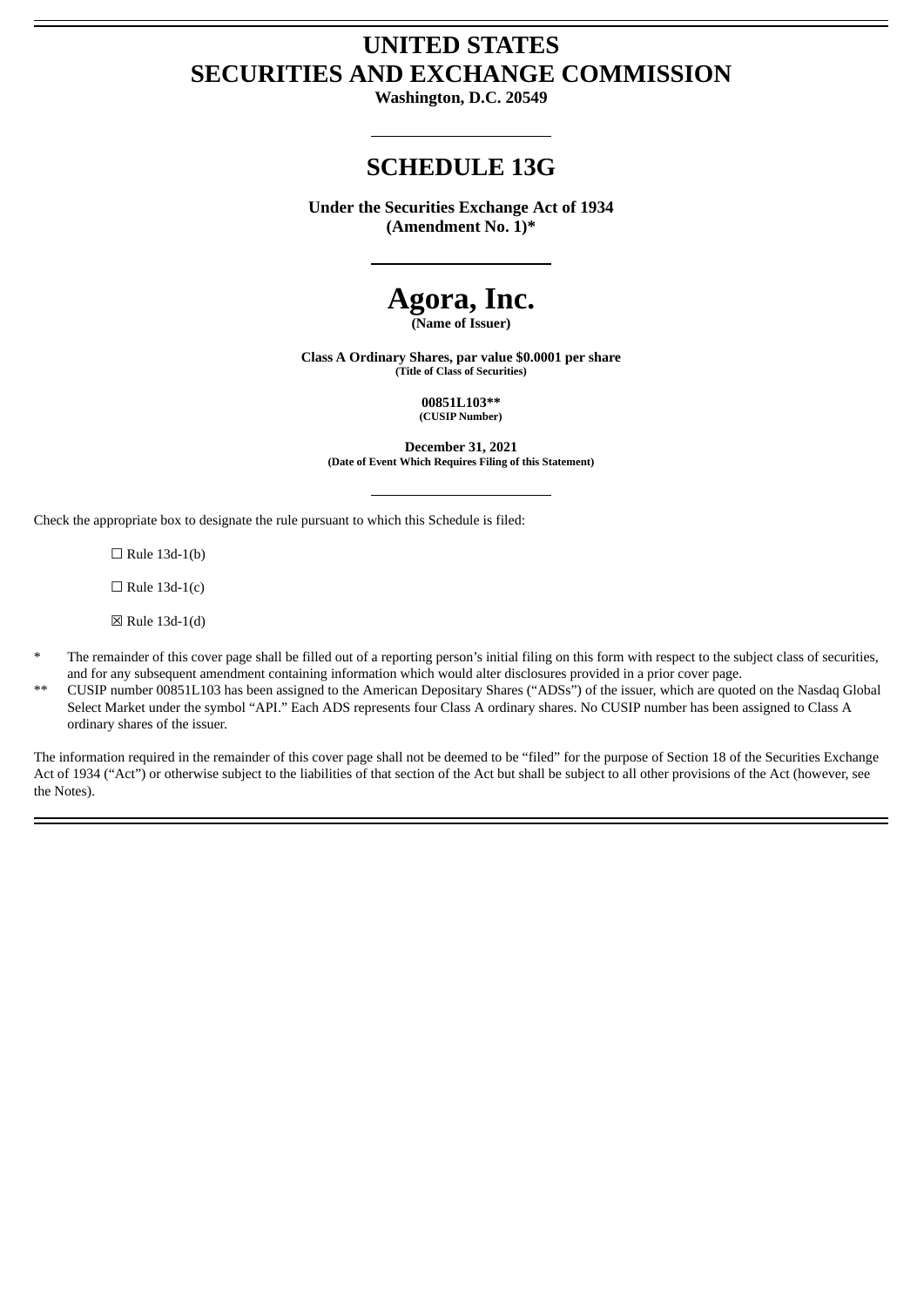CUSIP No. 00851L103 Schedule 13G

| $\mathbf{1}$                    | Names of Reporting Persons                                                          |                |                                                 |  |  |  |  |  |
|---------------------------------|-------------------------------------------------------------------------------------|----------------|-------------------------------------------------|--|--|--|--|--|
|                                 | Bin (Tony) Zhao                                                                     |                |                                                 |  |  |  |  |  |
| $\overline{2}$                  | Check the Appropriate Box if a Member of a Group (see Instructions)                 |                |                                                 |  |  |  |  |  |
|                                 | (a) $\Box$<br>(b) $\Box$                                                            |                |                                                 |  |  |  |  |  |
| 3                               | <b>SEC Use Only</b>                                                                 |                |                                                 |  |  |  |  |  |
| 4                               | Citizenship or Place of Organization                                                |                |                                                 |  |  |  |  |  |
|                                 | People's Republic of China                                                          |                |                                                 |  |  |  |  |  |
| <b>Sole Voting Power</b><br>5   |                                                                                     |                |                                                 |  |  |  |  |  |
|                                 | Number of                                                                           |                | $\mathbf{0}$                                    |  |  |  |  |  |
| <b>Shares</b>                   |                                                                                     | 6              | <b>Shared Voting Power</b>                      |  |  |  |  |  |
| <b>Beneficially</b><br>Owned by |                                                                                     |                | 83,417,095 ordinary shares (1) (See Item 4)     |  |  |  |  |  |
|                                 | Each                                                                                | $\overline{7}$ | Sole Dispositive Power                          |  |  |  |  |  |
| Reporting<br>Person             |                                                                                     |                | $\mathbf{0}$                                    |  |  |  |  |  |
|                                 | With:                                                                               | 8              | <b>Shared Dispositive Power</b>                 |  |  |  |  |  |
|                                 |                                                                                     |                | 83,417,095 ordinary shares (1) (See Item 4)     |  |  |  |  |  |
| 9                               | Aggregate Amount Beneficially Owned by Each Reporting Person                        |                |                                                 |  |  |  |  |  |
|                                 |                                                                                     |                | 83,417,095 ordinary shares (1) (See Item 4)     |  |  |  |  |  |
| 10                              | Check if the Aggregate Amount in Row (9) Excludes Certain Shares (See Instructions) |                |                                                 |  |  |  |  |  |
|                                 | П                                                                                   |                |                                                 |  |  |  |  |  |
| 11                              |                                                                                     |                | Percent of Class Represented by Amount In Row 9 |  |  |  |  |  |
|                                 | 18.0% (See Item 4)                                                                  |                |                                                 |  |  |  |  |  |
| 12                              |                                                                                     |                | <b>Type of Reporting Person</b>                 |  |  |  |  |  |
|                                 | IN                                                                                  |                |                                                 |  |  |  |  |  |

(1) Includes (a) 76,179,938 Class B ordinary shares held by Much ado Limited, a British Virgin Islands company where Mr. Bin (Tony) Zhao is the sole director and, as such, has discretionary authority to vote and dispose of the shares held by Much ado Limited in Agora, Inc. and (b) 7,237,157 Class A ordinary shares held by YY TZ Limited, a British Virgin Islands company where Mr. Bin (Tony) Zhao is the sole director and, as such, has discretionary authority to vote and dispose of the shares held by YY TZ Limited in Agora, Inc. Holders of Class A ordinary shares and Class B ordinary shares have the same rights except for voting and conversion rights. Each Class A ordinary share is entitled to one vote, and each Class B ordinary share is entitled to 20 votes and is convertible into one Class A ordinary share.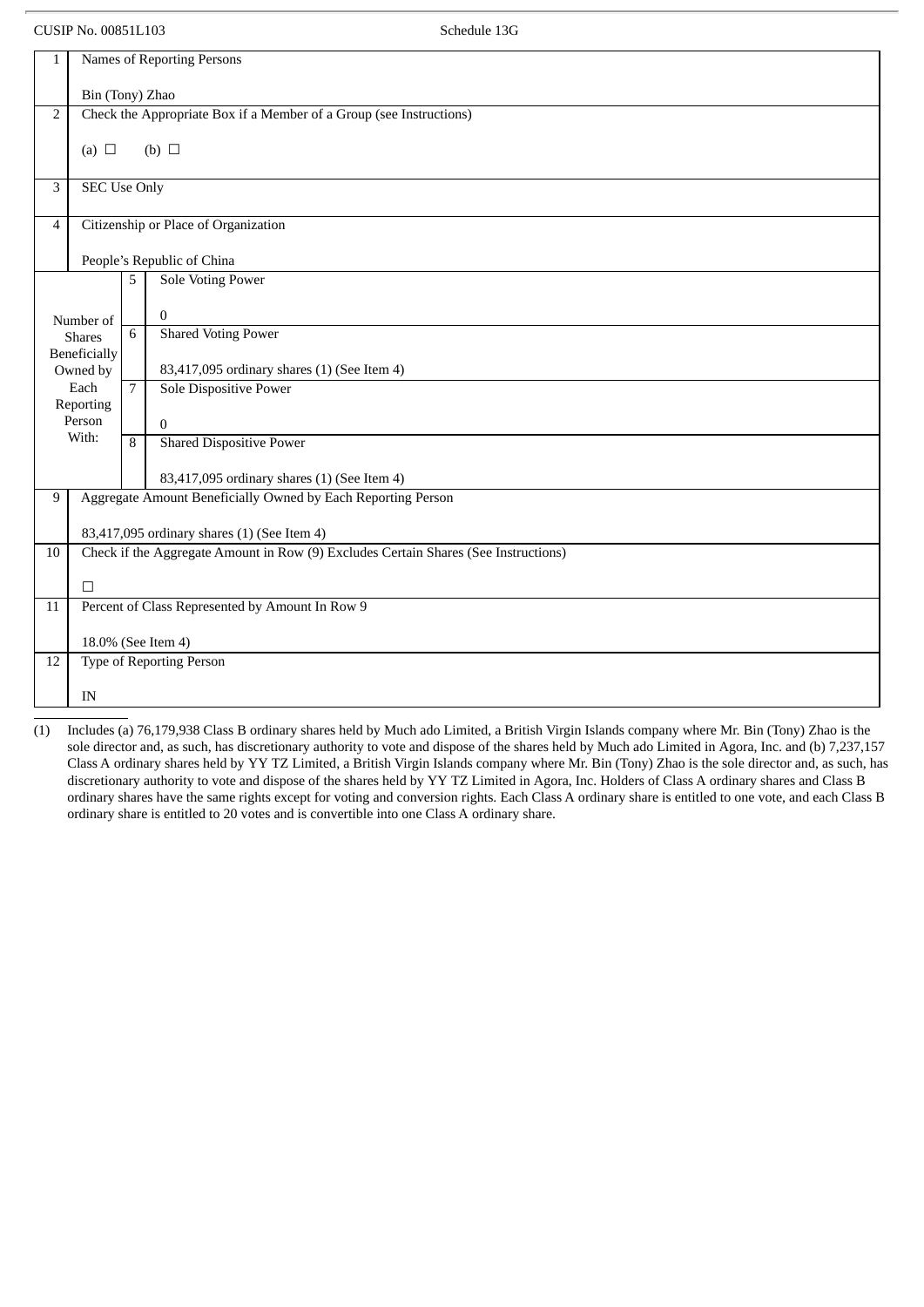CUSIP No. 00851L103 Schedule 13G

| $\mathbf{1}$             | Names of Reporting Persons                                                              |                |                                                 |  |  |  |  |  |
|--------------------------|-----------------------------------------------------------------------------------------|----------------|-------------------------------------------------|--|--|--|--|--|
|                          |                                                                                         |                |                                                 |  |  |  |  |  |
| $\overline{2}$           | Much ado Limited<br>Check the Appropriate Box if a Member of a Group (see Instructions) |                |                                                 |  |  |  |  |  |
|                          |                                                                                         |                |                                                 |  |  |  |  |  |
|                          | (a) $\Box$<br>(b) $\Box$                                                                |                |                                                 |  |  |  |  |  |
| 3                        | <b>SEC Use Only</b>                                                                     |                |                                                 |  |  |  |  |  |
| $\overline{4}$           | Citizenship or Place of Organization                                                    |                |                                                 |  |  |  |  |  |
|                          | British Virgin Islands                                                                  |                |                                                 |  |  |  |  |  |
| Sole Voting Power<br>5   |                                                                                         |                |                                                 |  |  |  |  |  |
|                          | Number of                                                                               |                | $\mathbf{0}$                                    |  |  |  |  |  |
|                          | <b>Shares</b>                                                                           | 6              | <b>Shared Voting Power</b>                      |  |  |  |  |  |
| Beneficially<br>Owned by |                                                                                         |                | 76,179,938 ordinary shares (See Item 4)         |  |  |  |  |  |
| Each                     |                                                                                         | $\overline{7}$ | Sole Dispositive Power                          |  |  |  |  |  |
| Reporting<br>Person      |                                                                                         |                |                                                 |  |  |  |  |  |
|                          | With:                                                                                   | 8              | $\mathbf{0}$<br><b>Shared Dispositive Power</b> |  |  |  |  |  |
|                          |                                                                                         |                |                                                 |  |  |  |  |  |
|                          |                                                                                         |                | 76,179,938 ordinary shares (See Item 4)         |  |  |  |  |  |
| 9                        | Aggregate Amount Beneficially Owned by Each Reporting Person                            |                |                                                 |  |  |  |  |  |
|                          | 76,179,938 ordinary shares (See Item 4)                                                 |                |                                                 |  |  |  |  |  |
| 10                       | Check if the Aggregate Amount in Row (9) Excludes Certain Shares (See Instructions)     |                |                                                 |  |  |  |  |  |
|                          | $\Box$                                                                                  |                |                                                 |  |  |  |  |  |
| 11                       |                                                                                         |                | Percent of Class Represented by Amount In Row 9 |  |  |  |  |  |
|                          | 16.4% (See Item 4)                                                                      |                |                                                 |  |  |  |  |  |
| 12                       | <b>Type of Reporting Person</b>                                                         |                |                                                 |  |  |  |  |  |
|                          | CO                                                                                      |                |                                                 |  |  |  |  |  |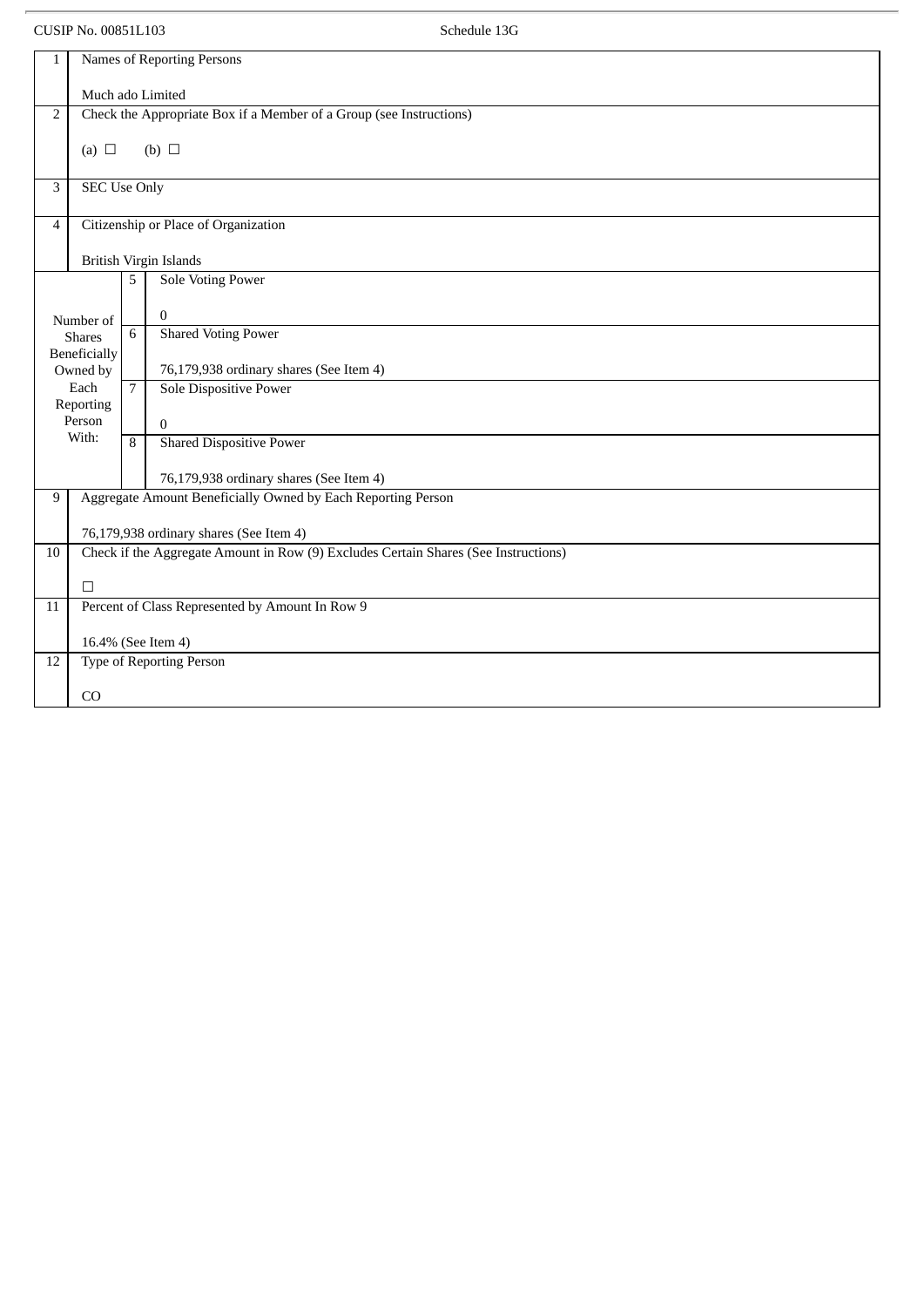CUSIP No. 00851L103 Schedule 13G

| $\mathbf{1}$   | Names of Reporting Persons                                                          |                 |                                                              |  |  |  |  |  |  |
|----------------|-------------------------------------------------------------------------------------|-----------------|--------------------------------------------------------------|--|--|--|--|--|--|
|                | <b>YY TZ Limited</b>                                                                |                 |                                                              |  |  |  |  |  |  |
| 2              | Check the Appropriate Box if a Member of a Group (see Instructions)                 |                 |                                                              |  |  |  |  |  |  |
|                | (b) $\Box$<br>(a) $\Box$                                                            |                 |                                                              |  |  |  |  |  |  |
| 3              | <b>SEC Use Only</b>                                                                 |                 |                                                              |  |  |  |  |  |  |
| $\overline{4}$ | Citizenship or Place of Organization                                                |                 |                                                              |  |  |  |  |  |  |
|                | British Virgin Islands                                                              |                 |                                                              |  |  |  |  |  |  |
|                |                                                                                     | 5               | <b>Sole Voting Power</b>                                     |  |  |  |  |  |  |
|                | Number of                                                                           |                 | $\overline{0}$                                               |  |  |  |  |  |  |
|                | <b>Shares</b><br><b>Beneficially</b>                                                | $6\overline{6}$ | <b>Shared Voting Power</b>                                   |  |  |  |  |  |  |
|                | Owned by                                                                            |                 | 7,237,157 ordinary shares (1) (See Item 4)                   |  |  |  |  |  |  |
|                | Each                                                                                | $\overline{7}$  | Sole Dispositive Power                                       |  |  |  |  |  |  |
|                | Reporting<br>Person                                                                 |                 | $\Omega$                                                     |  |  |  |  |  |  |
|                | With:                                                                               | $\overline{8}$  | <b>Shared Dispositive Power</b>                              |  |  |  |  |  |  |
|                |                                                                                     |                 | 7,237,157 ordinary shares (1) (See Item 4)                   |  |  |  |  |  |  |
| 9              |                                                                                     |                 | Aggregate Amount Beneficially Owned by Each Reporting Person |  |  |  |  |  |  |
|                | 7,237,157 ordinary shares (1) (See Item 4)                                          |                 |                                                              |  |  |  |  |  |  |
| 10             | Check if the Aggregate Amount in Row (9) Excludes Certain Shares (See Instructions) |                 |                                                              |  |  |  |  |  |  |
|                | $\Box$                                                                              |                 |                                                              |  |  |  |  |  |  |
| 11             |                                                                                     |                 | Percent of Class Represented by Amount In Row 9              |  |  |  |  |  |  |
|                | 1.6% (See Item 4)                                                                   |                 |                                                              |  |  |  |  |  |  |
| 12             | <b>Type of Reporting Person</b>                                                     |                 |                                                              |  |  |  |  |  |  |
|                | CO                                                                                  |                 |                                                              |  |  |  |  |  |  |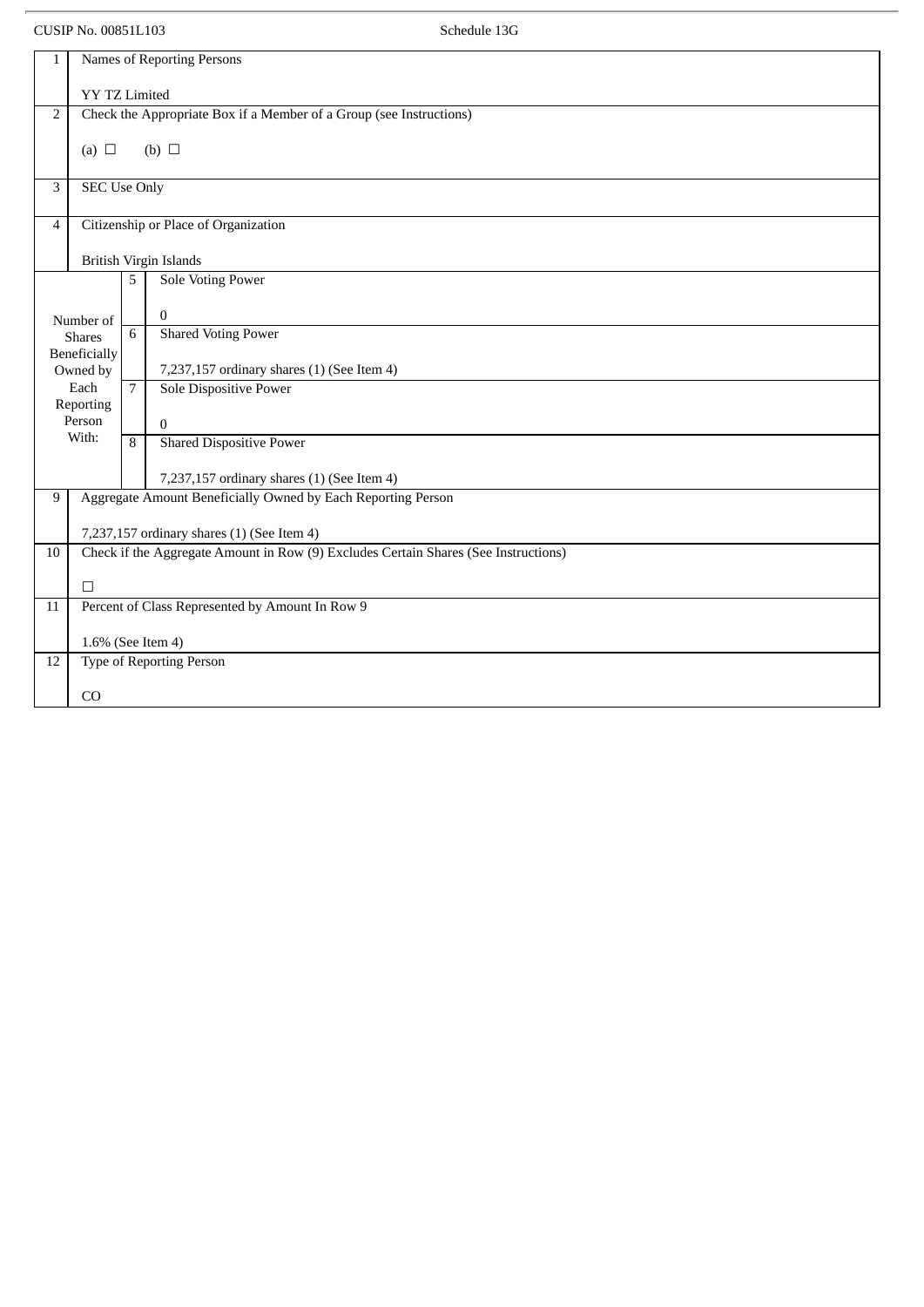#### **Item 1(a). Name of Issuer:**

Agora, Inc.

#### **Item 1(b). Address of Issuer's Principal Executive Offices:**

Floor 8, Building 12, Phase III of ChuangZhiTianDi 333 Songhu Road, Yangpu District, Shanghai People's Republic of China

#### **Item 2(a). Name of Person Filing:**

Bin (Tony) Zhao Much ado Limited YY TZ Limited

#### **Item 2(b). Address of Principal Business Office or, if none, Residence:**

Bin (Tony) Zhao c/o Agora, Inc. Floor 8, Building 12, Phase III of ChuangZhiTianDi 333 Songhu Road, Yangpu District, Shanghai People's Republic of China

Much ado Limited Trident Chambers, PO Box 146 Road Town, Tortola British Virgin Islands

YY TZ Limited Ritter House, Wickhams Cay II Road Town, Tortola, VG1110 British Virgin Islands

#### **Item 2(c). Citizenship:**

Mr. Bin (Tony) Zhao – People's Republic of China Much ado Limited – British Virgin Islands YY TZ Limited – British Virgin Islands.

# **Item 2(d). Titles of Classes of Securities:**

Class A ordinary shares, par value US\$0.0001 per share (the "Class A ordinary shares"). Holders of Class A ordinary shares and Class B ordinary shares, par value US\$0.0001 per share (the "Class B ordinary shares") have the same rights except for voting and conversion rights. Each Class A ordinary share is entitled to one vote, and each Class B ordinary share is entitled to 20 votes and is convertible into one Class A ordinary share.

#### **Item 2(e). CUSIP Number:**

00851L103

CUSIP number 00851L103has been assigned to the ADSs of the issuer, which are quoted on the Nasdaq Global Select Market under the symbol "API." Each ADS represents four Class A ordinary shares. No CUSIP number has been assigned to Class A ordinary shares of the issuer.

#### Item 3. If this statement is filed pursuant to §§240.13d-1(b), or 240.13d-2(b) or (c), check whether the persons filing is a:

Not applicable.

1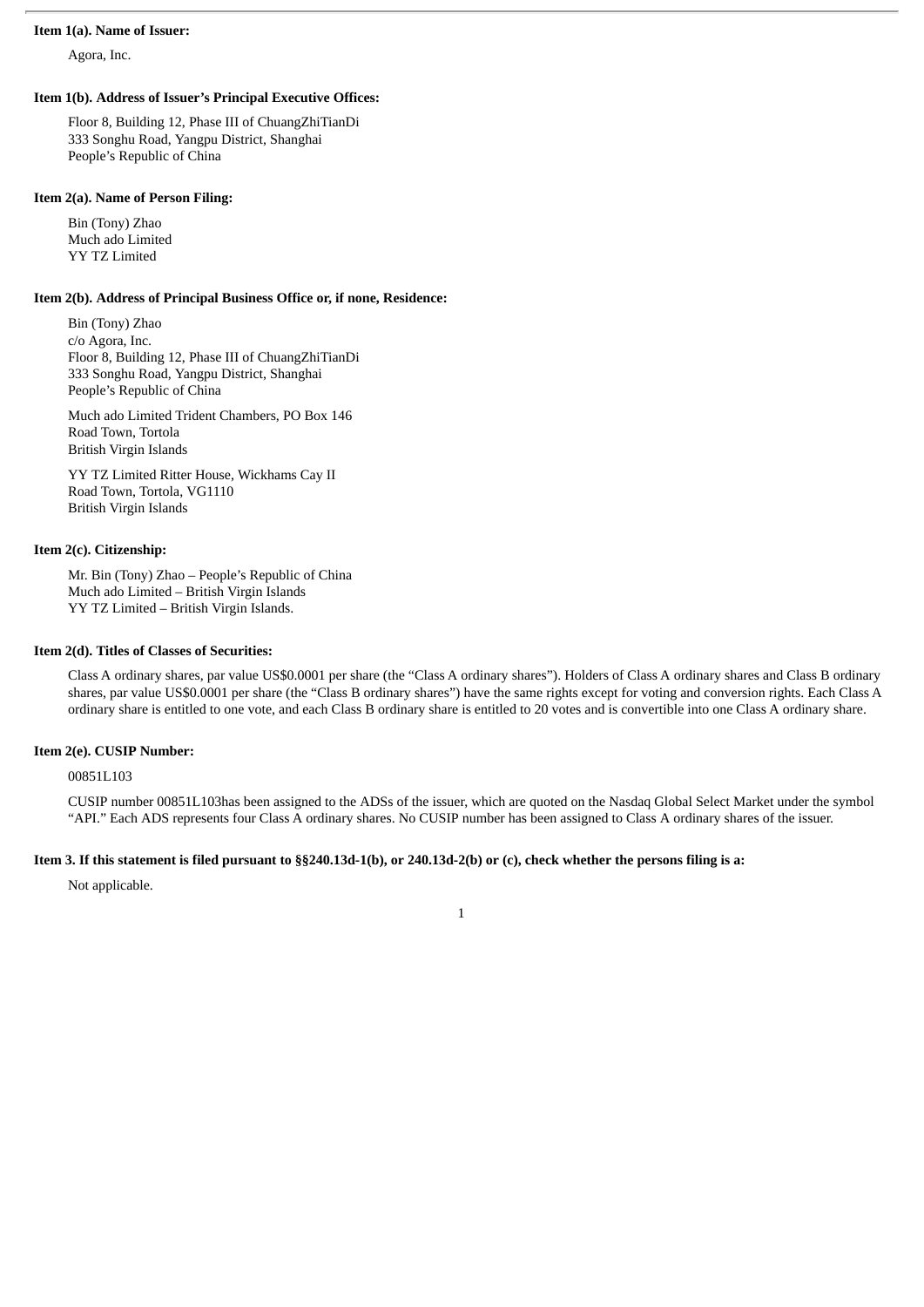### **Item 4. Ownership**

The following information with respect to the ownership of the Class A ordinary shares by each of the reporting persons is provided as of December 31, 2021:

| <b>Reporting Person</b> | <b>Amount beneficially</b><br>owned | Percent<br>of class<br>(1) | Sole<br>power to<br>vote or<br>direct the<br>vote | Shared power to vote or<br>to direct the vote | Sole power<br>to dispose<br>or to direct<br>the<br>disposition<br>0t | Shared power to dispose or to<br>direct the disposition of |
|-------------------------|-------------------------------------|----------------------------|---------------------------------------------------|-----------------------------------------------|----------------------------------------------------------------------|------------------------------------------------------------|
| Bin (Tony) Zhao         | 83,417,095 ordinary shares(2)       | 19.7%                      |                                                   | $83,417,095$ ordinary shares $(2)$            |                                                                      | $83,417,095$ ordinary shares $(2)$                         |
| Much ado                |                                     |                            |                                                   |                                               |                                                                      |                                                            |
| Limited                 | 76,179,938 ordinary shares(3)       | 18.0%                      |                                                   | 76,179,938 ordinary shares(3)                 |                                                                      | 76,179,938 ordinary shares(3)                              |
| <b>YY TZ Limited</b>    | $7,237,157$ ordinary shares $(4)$   | 1.7%                       |                                                   | $7,237,157$ ordinary shares $(4)$             |                                                                      | 7,237,157 ordinary shares $(4)$                            |
|                         |                                     |                            |                                                   |                                               |                                                                      |                                                            |

(1) The percentage of the class of securities beneficially owned by each reporting person is calculated based on 463,482,562 ordinary shares as a single class, being the sum of 387,302,624 Class A ordinary shares and 76,179,938 Class B ordinary shares, outstanding as of December 31, 2021.

(2) Includes (a) 76,179,938 Class B ordinary shares held by Much ado Limited, a British Virgin Islands company where Mr. Bin (Tony) Zhao is the sole director and, as such, has discretionary authority to vote and dispose of the shares held by Much ado Limited in Agora, Inc; and (b) 7,237,157 Class A ordinary shares held by YY TZ Limited a British Virgin Islands company where Mr. Bin (Tony) Zhao is the sole director and, as such, has discretionary authority to vote and dispose of the shares held by YY TZ Limited in Agora, Inc.

(3) Represents 76,179,938 Class B ordinary shares held by Much ado Limited.

(4) Represents 7,237,157 Class A ordinary shares held by YY TZ Limited.

# **Item 5. Ownership of Five Percent or Less of a Class.**

Not Applicable.

#### **Item 6. Ownership of More than Five Percent on Behalf of Another Person.**

Not Applicable.

Item 7. Identification and Classification of the Subsidiary Which Acquired the Security Being Reported on By the Parent Holding Company or **Control Person.**

Not Applicable.

# **Item 8. Identification and Classification of Members of the Group.**

Not Applicable.

#### **Item 9. Notice of Dissolution of Group.**

Not Applicable.

# **Item 10. Certification.**

Not Applicable.

2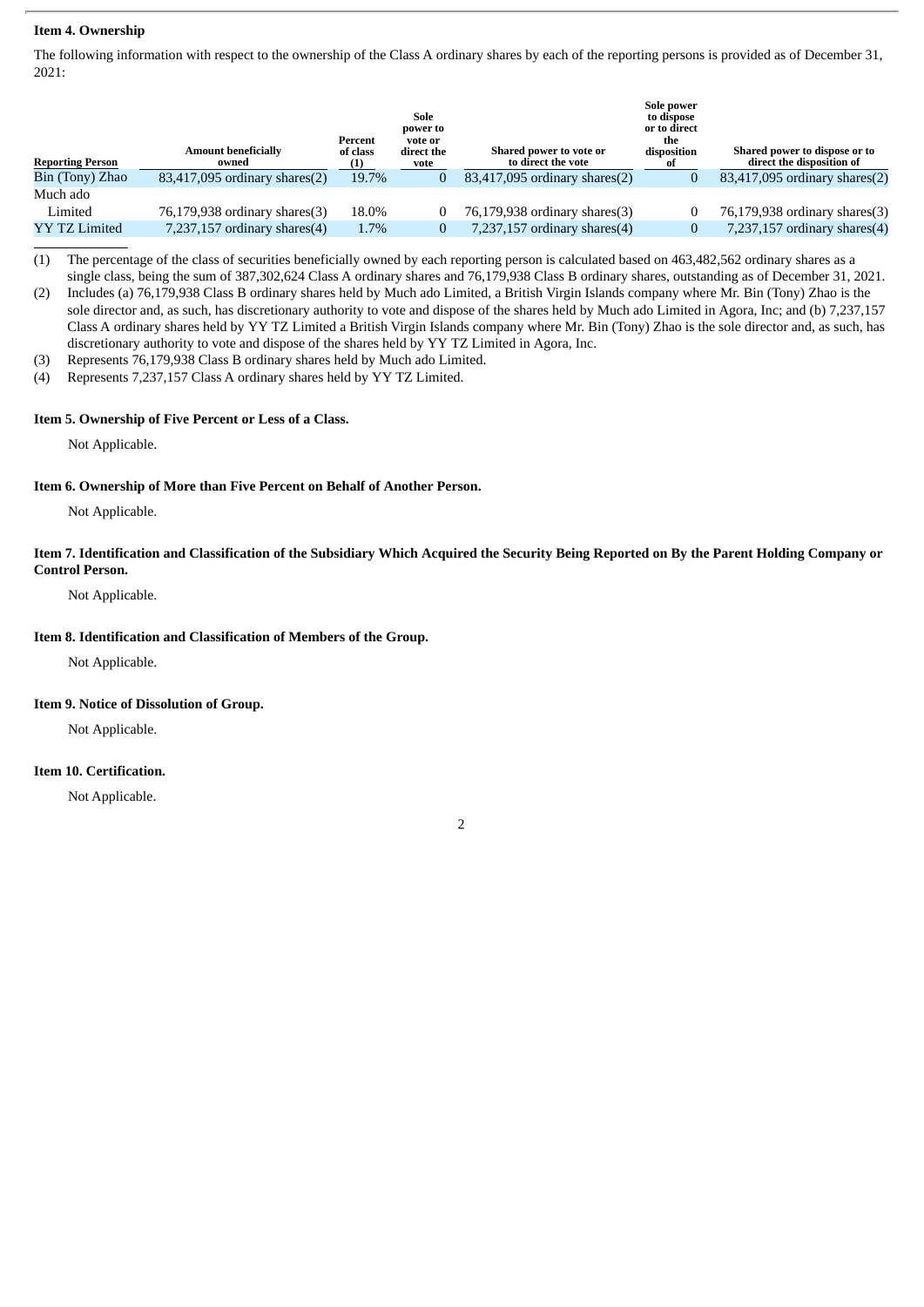# **SIGNATURE**

After reasonable inquiry and to the best of my knowledge and belief, I certify that the information set forth in this statement is true, complete and correct.

Dated: February 16, 2022

Bin (Tony) Zhao

By: /s/ Bin (Tony) Zhao Name: Bin (Tony) Zhao Title:

Much ado Limited

By: /s/ Bin (Tony) Zhao

Name: Bin (Tony) Zhao Title: Director

YY TZ Limited

By: /s/ Bin (Tony) Zhao

Name: Bin (Tony) Zhao Title: Director

3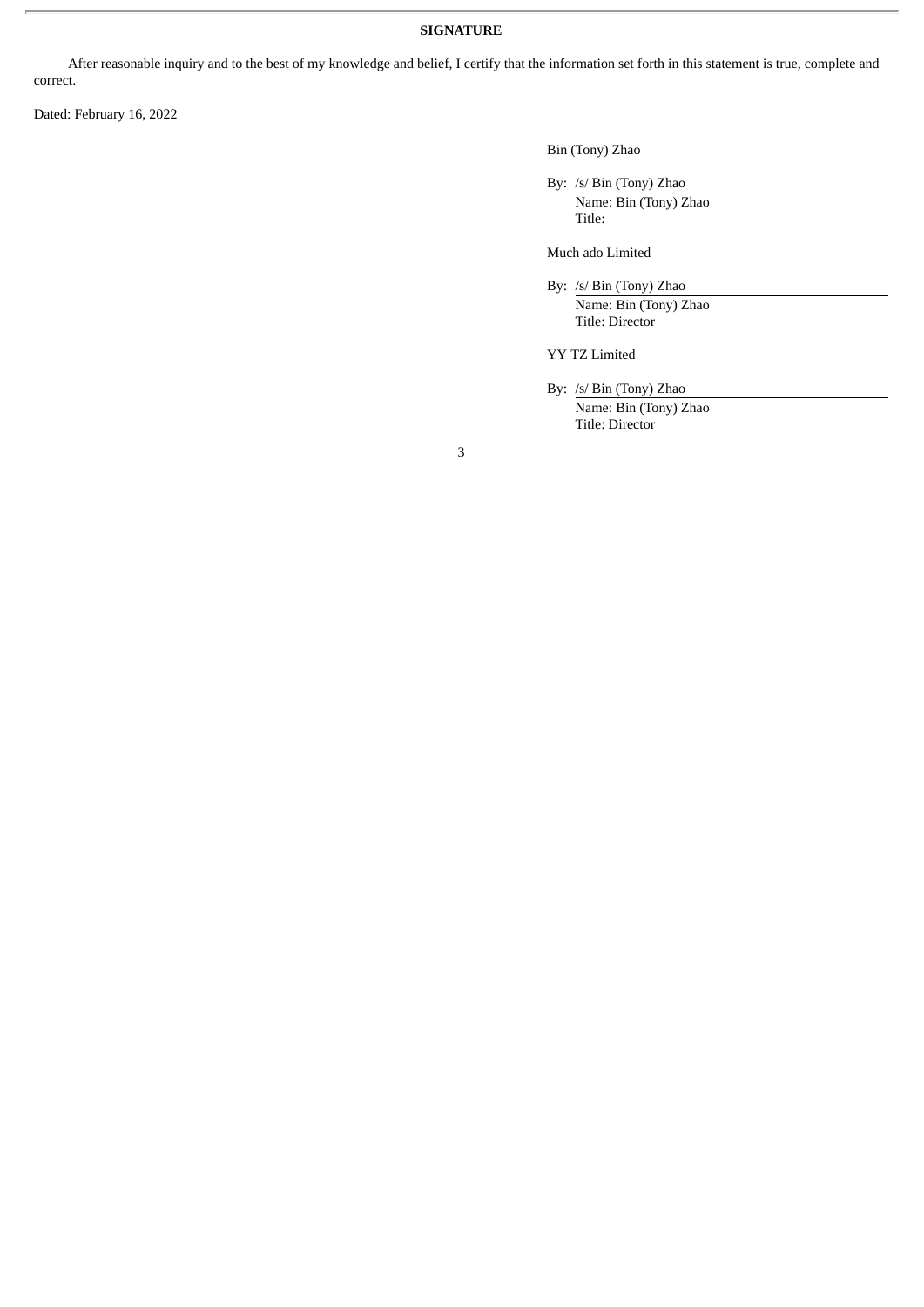$\overline{r}$